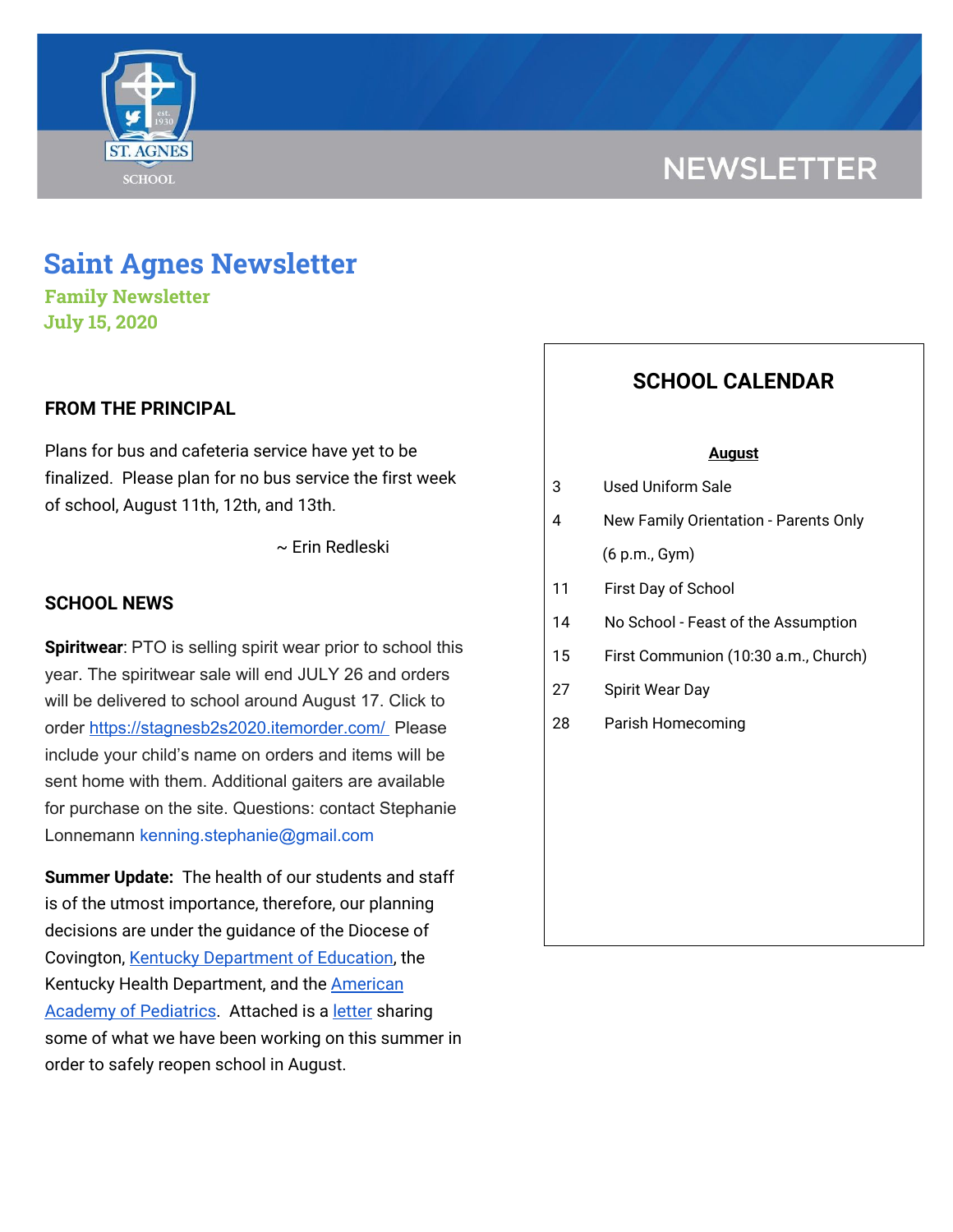**Masks & Face Coverings:** Masks will be required daily for students and staff in some capacity. Masks are an addition to the Saint Agnes dress code for 2020-2021. Each student will be provided one Saint Agnes gaiter-style mask from the school, however, if a different type is preferred, any style of cloth mask, that covers the mouth and nose, is acceptable so long as the patterns and symbols are school appropriate. Please support us by working with your child(ren) over the next month to increase their comfort level when practicing how to properly wear a [mask/gaiter.](https://school.saintagnes.com/wp-content/uploads/2020/07/wearing-a-cloth-face-covering.pdf)

**First Week Schedule**: Our first week of school is an opportunity for staff to teach our safety/health procedures and give common assessment to determine the academic needs of all students. Please see the below schedule for our first week of school.

|     | <b>Aug. 11</b>             | <b>Aug. 12</b>                    | <b>Aug. 13</b>                      | Aug. 14                |
|-----|----------------------------|-----------------------------------|-------------------------------------|------------------------|
|     | <b>Tuesday</b>             | Wednesday                         | <b>Thursday</b>                     | <b>Friday-Holy Day</b> |
| K   | A-K<br>(11 a.m. dismissal) | L-Z<br>(11 a.m. dismissal)        | All Students<br>(11 a.m. dismissal) | No School              |
| 1st | A-K<br>(11 a.m. dismissal) | L-Z<br>(11 a.m. dismissal)        | <b>All Students</b><br>(full day)   | No School              |
| 2nd | All Students<br>(full day) | <b>All Students</b><br>(full day) | <b>All Students</b><br>(full day)   | No School              |
| 3rd | All Students<br>(full day) | All Students<br>(full day)        | All Students<br>(full day)          | No School              |
| 4th | X                          | All Students<br>(full day)        | All Students<br>(full day)          | No School              |
| 5th | X                          | All Students<br>(full day)        | All Students<br>(full day)          | No School              |
| 6th | X                          | X                                 | All Students<br>(full day)          | No School              |
| 7th | X                          | X                                 | <b>All Students</b><br>(full day)   | No School              |
| 8th | X                          | X                                 | All Students<br>(full day)          | No School              |

**Schoolbelles - School Uniforms**: The KY location will remain closed this summer and is scheduled to reopen in the Spring of 2021. Uniforms can still be ordered online [\(www.schoolbelles.com\)](http://www.schoolbelles.com/) or by telephone (1-888-637-3037) with their customer service team. A discount of 15% off regular retail price and FREE shipping is being extended for the inconvenience.

#### **Mission Statement of Saint Agnes School**

Saint Agnes School exists to provide excellence in Catholic education while inspiring and empowering our students to live the Gospel message of Jesus Christ. As compassionate and faithful Christians, we continue to pursue our spiritual journey, achieve our highest academic potential, and be stewards of the Catholic faith to others.